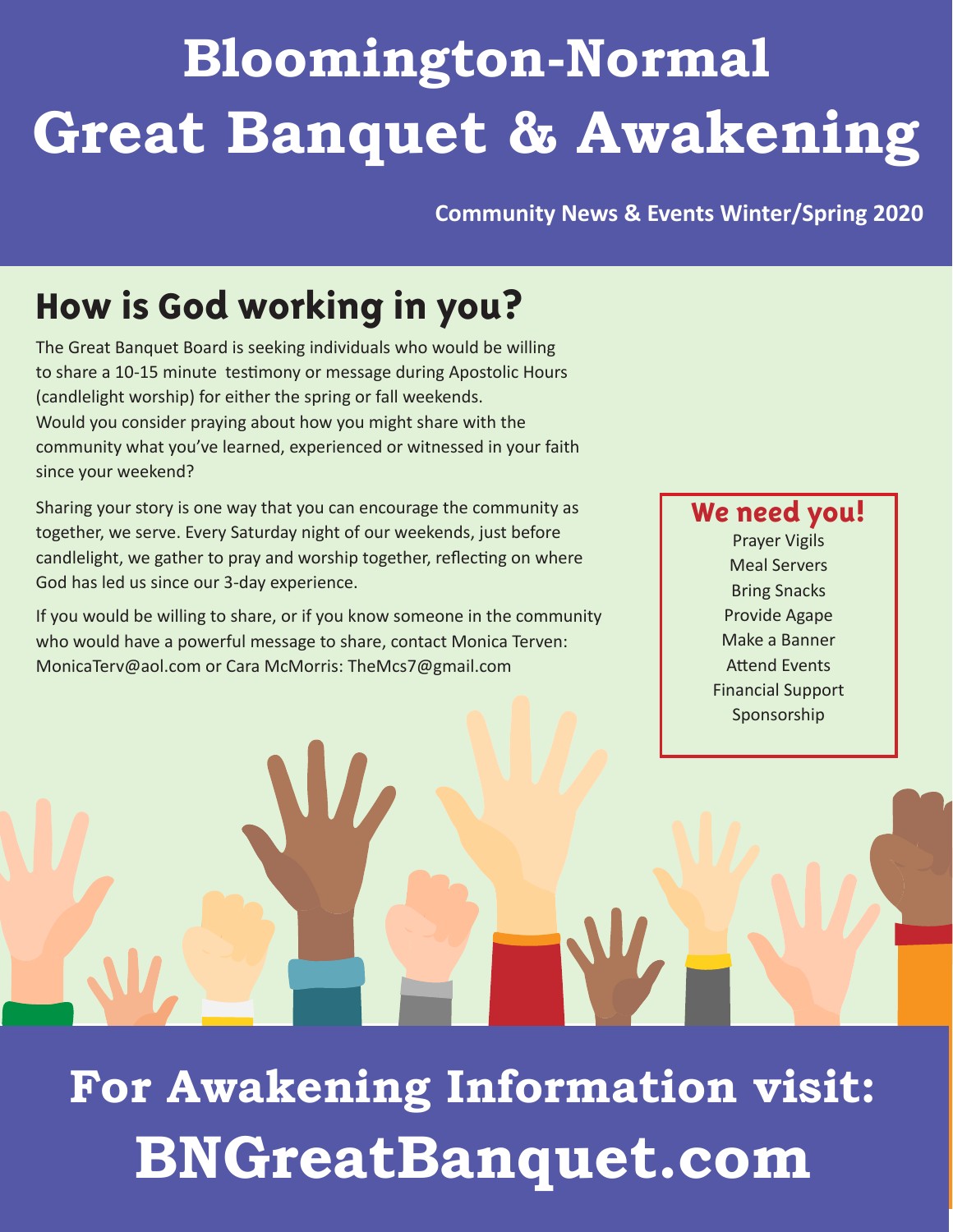## **Mens Great Banquet # 130** March 5-8, 2020

Dedication: Sunday, March 1 • 6:00 pm at Calvary UMC *Minimum Registrant Deadline: February 18*

## **Banquet Schedule**

**Thursday**

| 7:00 pm         | <b>Guest Registration</b>               |
|-----------------|-----------------------------------------|
| 8:00 pm         | Send off/Sponsor's Hour                 |
| <b>Friday</b>   |                                         |
| $7:30$ am       | <b>Meal Servers Arrive</b>              |
| 8:00            | <b>Breakfast</b>                        |
| 9:15            | <b>Discovering Priorities</b>           |
| 11:15           | God's Gift of Grace                     |
| 11:30           | <b>Meal Servers Arrive</b>              |
| 12:30 pm        | Lunch                                   |
| 1:45            | Ministry of All Believers               |
| 3:00            | Our Response to God's Grace             |
| 5:00            | <b>Meal Servers Arrive</b>              |
| 5:30            | Dinner                                  |
| 6:30            | The Way of Relationship                 |
| <b>Saturday</b> |                                         |
| $7:30$ am       | <b>Meal Servers Arrive</b>              |
| <i>8:00</i>     | <b>Breakfast</b>                        |
| 8:45            | <b>Truth Through Study</b>              |
| 10:15           | <b>Sacramental Grace</b>                |
| 12:00 pm        | <b>Meal Servers Arrive</b>              |
| 12:30           | Lunch                                   |
| 3:00            | The Life of Christian Action            |
| 4:30            | <b>Obstacles to Grace</b>               |
| 5:00            | <b>Meal Servers Arrive</b>              |
| 5:30            | Dinner                                  |
| 7:00            | <b>Disciples</b>                        |
| 7:30            | <b>Community Arrives for Gut Bucket</b> |
| 8:30            | Candlelight Worship                     |
| <i>10:00</i>    | Candlelight                             |

#### **Sunday**

| $7:30$ am  | <b>Meal Servers Arrive</b>           |
|------------|--------------------------------------|
| 8:00       | <b>Breakfast</b>                     |
| 8:50       | <b>Changing Our Environment</b>      |
| 10:00      | A Life of Grace                      |
| 11:00      | <b>Body of Christ</b>                |
| $11:30$ am | <b>Meal Servers Arrive</b>           |
| 12:00      | Lunch                                |
| 1:30       | <b>Staying Power</b>                 |
| 2:30       | <b>Establishing Priorities</b>       |
| 4:45       | <b>Community Arrives for Closing</b> |
| 5:00       | Closing                              |
|            |                                      |

Lay Director **Al Schroeder** Asst. Lay Director **Mark Wylie** Asst. Lay Director **Bruce Tucker** Musicians Glenn Dicken Board Advisor **Ron Kennedy** Talk 1 - Discovering Priorities **Randall Farris** Talk 2 - God's Gift of Grace Rick Tindall Talk 3 - Ministry of All Believers Squish Calderon Talk 4- Our Response to Grace Bruce Tompkins Talk 5 - The Way of Relationship Kevin Kennedy Talk 6 - The Truth Through Study David Anderson Talk 7 - Sacramental Grace Joe Culpepper Talk 8 - The Life of Christian Action Mike Kruen Talk 9 - Obstacles to Grace Clinton Brown Talk 10 - Disciples **Jonathan Thompson** Talk 11 - Changing our Environment Bob Mueninghoff Talk 12 - A Life of Grace Kevin Gordon Talk 13 - The Body of Christ Tyler Blanks Talk 14 - Staying Power Al Schroeder Talk 15 - Establishing Priorities Jake Aupperle Agape Chapel Leader **Jason McHenry** Agape Chapel Lucas Bauer Agape Chapel **Agape Chapel** Agape Chapel **Joe Kokaly** Agape Chapel **Mark Terven** Agape Chapel **Clay Witham** Agape Chapel **Agape Chapel** Jacob Schroeder Table Leader Table Leader Terry Kirby Table Leader **Rob Kuhlmann** Table Leader **Adam Stephey** Table Leader **Cody Wickenhauser** Cody Wickenhauser

Mike Casali Table Leader Tim Higgerson

## **For more updates visit:**

**www.BNGreatBanquet.org**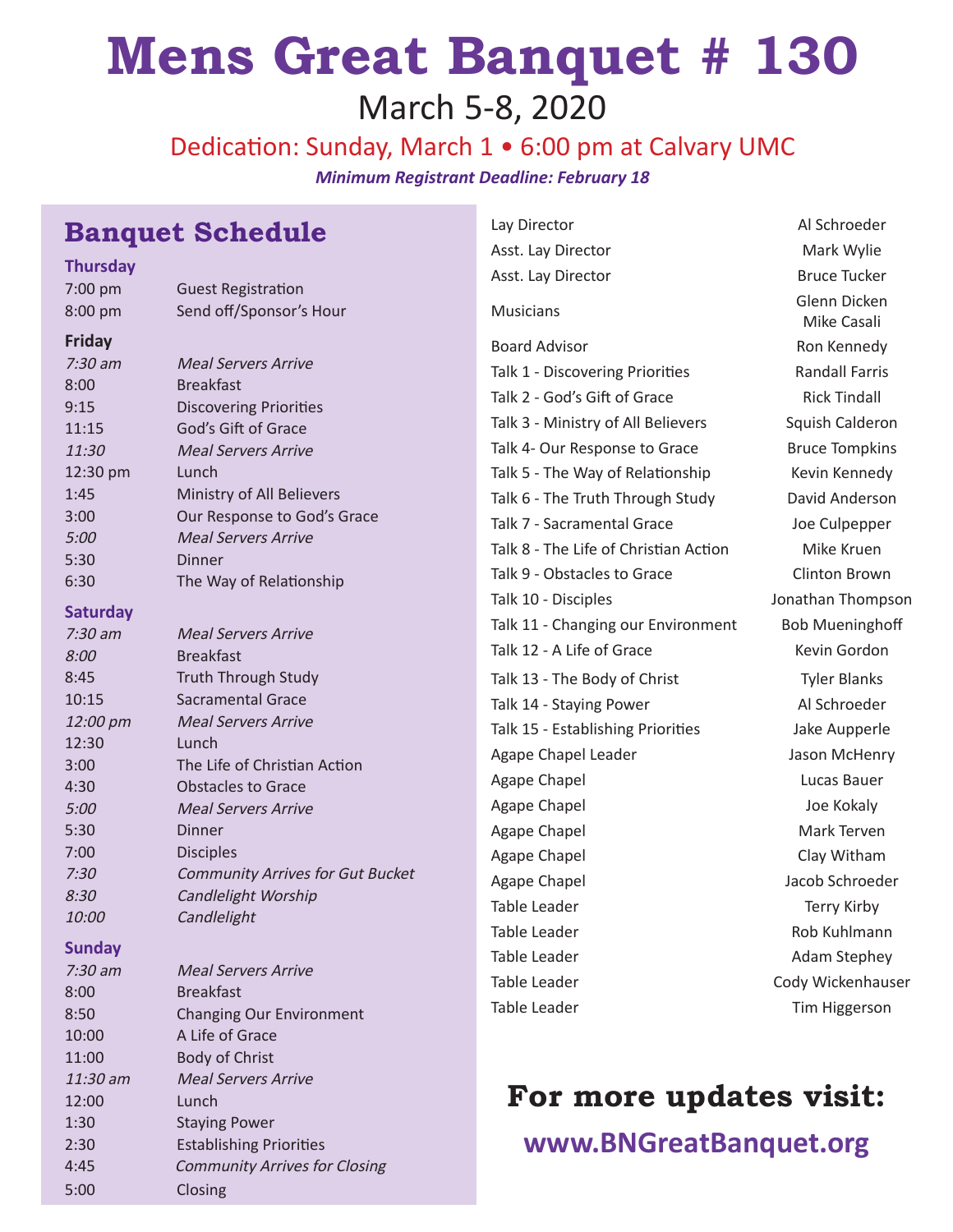## **Womens Great Banquet # 131** March 19-22, 2020

### Dedication: Sunday, March 15 • 6:00 pm at Calvary UMC

*Minimum Registrant Deadline: March 3*

| Lay Director                          | Judy Kelly                   |
|---------------------------------------|------------------------------|
| Asst. Lay Director                    | <b>Tammy Tucker</b>          |
| Asst. Lay Director                    | <b>Bobbi Overfelt</b>        |
| <b>Musicians</b>                      | Karla Lohnes<br>Annie Hobson |
| <b>Board Advisor</b>                  | Julie Anderson               |
| Talk 1 - Discovering Priorities       | Bobbi Overfelt               |
| Talk 2 - God's Gift of Grace          | Carol Smithson               |
| Talk 3 - Ministry of All Believers    | Carolyn Jiles                |
| Talk 4- Our Response to Grace         | Nancy Behrens                |
| Talk 5 - The Way of Relationship      | Kathy Knecht                 |
| Talk 6 - The Truth Through Study      | Kim Payne                    |
| Talk 7 - Sacramental Grace            | Mary Kay Henson              |
| Talk 8 - The Life of Christian Action | Gina Dew                     |
| Talk 9 - Obstacles to Grace           | <b>Betty Nave</b>            |
| Talk 10 - Disciples                   | <b>Sharyl Jennings</b>       |
| Talk 11 - Changing our Environment    | Jill O'Flaherty              |
| Talk 12 - A Life of Grace             | <b>Terry Pitzer</b>          |
| Talk 13 - The Body of Christ          | Crystal Ward                 |
| Talk 14 - Staying Power               | Judy Kelly                   |
| Talk 15 - Establishing Priorities     | Linda Adams                  |
| Agape Chapel Leader                   | Marrita Taylor               |
| Agape Chapel                          | Kathy Rygh                   |
| Agape Chapel                          | Annette Thompson             |
| Agape Chapel                          | <b>Tori Langellier</b>       |
| Agape Chapel                          | Jean Schmidt                 |
| Table Leader                          | Cheryl West                  |
| Table Leader                          | Jill Warren                  |
| Table Leader                          | Lucy Williamson              |
| Table Leader                          | Marcy Shaffer                |
| <b>Tech Support</b>                   | Donna Able                   |
|                                       |                              |

## **Banquet Support**

#### **72 hour Prayer Vigil**

Support the weekend with your prayers! Sign-up on-line through Sign-up Genius www.bngreatbanquet.org

#### **Meal Servers**

Be Christ's hands and feet while serving our guests and team! Sign-up on-line through Sign-up Genius www.bngreatbanquet.org

#### **General Conference Room Agape Letters**

Let our guests and team know how you have been praying for them and offering up sacrificial acts of agape on their behalf!

#### **Banners**

We are in need of new banners to share on the weekends. A great reunion group project!

#### **Agape Gifts**

All those cute little gifts can make a BIG impact. Plan on 60-70 gifts per weekend.

#### **Set Up/Clean Up**

4:30 pm Wednesday before the weekend 4:00 pm - 1 hour after Closing

#### **Gut Bucket Band**

7:30 pm, Saturday Bring a costume (or we will provide a silly hat!) sing a song and provide entertainment.

#### **Candlelight Worship**

8:30 pm, Saturday Join us for community worship, prayer and communion. \* Help with set-up at 7:00

#### **Candlelight Walk Through**

10:00 pm, Saturday Hold a candle and be "agape in the flesh"

#### **Closing Worship**

5:00 pm, Sunday Hear how God has changed lives in 72-hours!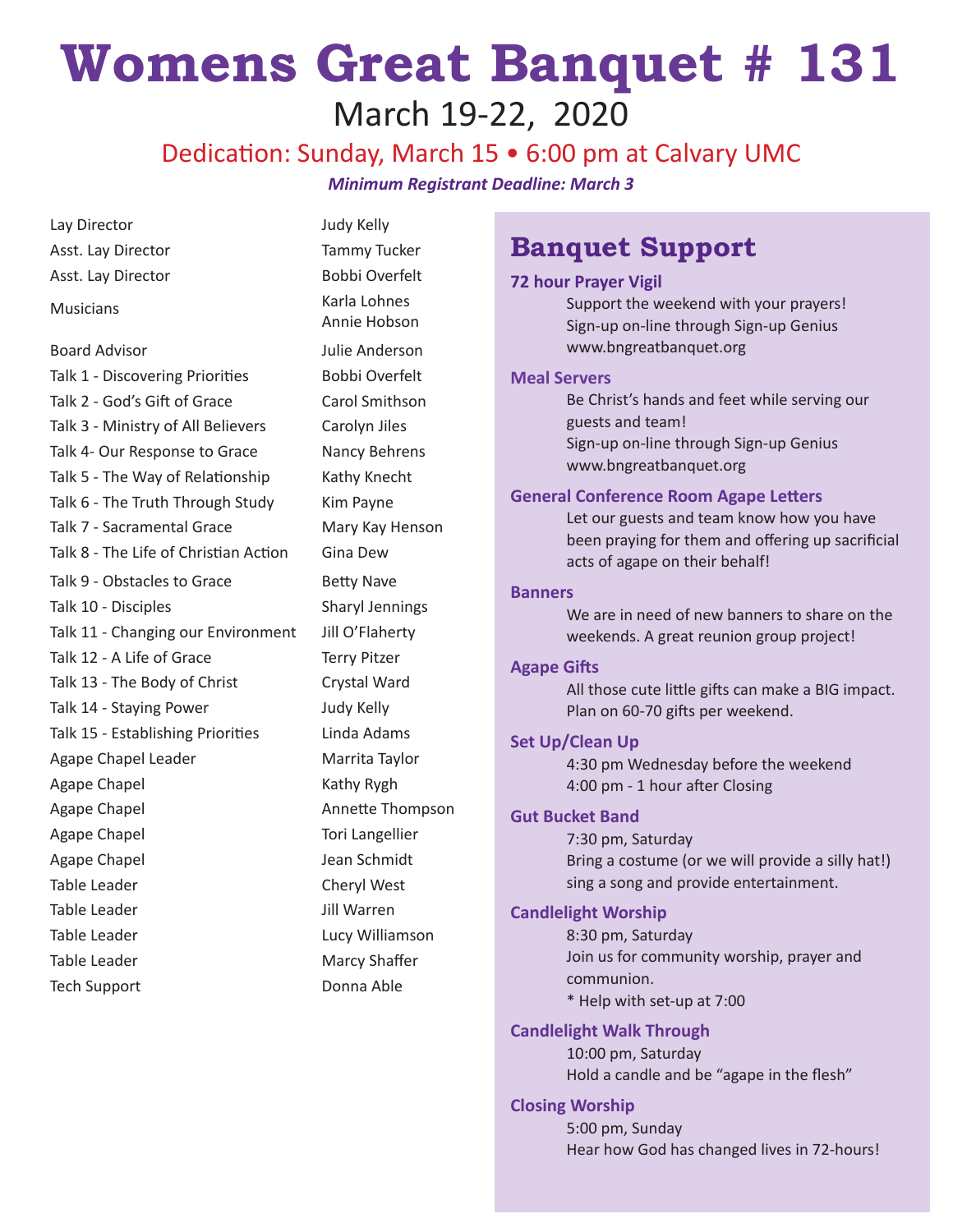## **Lincoln Great Banquet # 54** April 17-19, 2020

**Dedication:** Tuesday, April 23 at Network Bible Fellowship - 6:00 pm

## **Lincoln Team # 54 Lincoln Support**

Asst. Lay Director Dean Buhrke Asst. Lay Director Steve Myers

Board Advisor Rusty Bledsoe Agape Chapel Leader David Kaeb Agape Chapel Harry Jiles Agape Chapel Joe Kreiter Agape Chapel Todd Calhoun Table Leader Ricardo Baez Table Leader Tom Brooks Table Leader Keith Taylor Table Leader Kevin Cook Table Leader Kerry Parker Discovering Priorities Dean Buhrke God's Gift of Grace Keith Blankenship Ministry of All Believers Jeff Williamson Our Response to Grace Steve Barrow The Way of Relationship Rick Dancey The Truth Through Study Pete Falstad Sacramental Grace Dan Jassman The Life of Christian Action Jim Smith Obstacles to Grace Rick Dancey Changing our Environment Bernie Wrezinski The Body of Christ Scott Riddle Staying Power Stephen Sigler Establishing Priorities Steve Myers

Lay Director Stephen Sigler Musicians Mike Cassali Glenn Dicken Agape Chapel Durand Dressel Table Leader Darwin Richmond Table Leader Gerald Gooding Disciples Glenn Dicken A Life of Grace Wayne Giermann

### **Attend Dedication**

Tuesday, April 23 6:00 pm at Network Bible Fellowship

#### **Prayer Vigil**

Prayer Vigil starts at Midnight on Friday! Sign-up on line at BNgreatbanquet.org.

#### **Sponsor's/Agape Letters**

Help us provide letters for our Lincoln guests Address to: " Dear Brother in Christ" Sign: "Sister in Christ or Friend" Do not seal envelopes

#### **Agape Gifts**

Paper agape works best ... bookmarks, origami, kids coloring pages and art work are always a hit!

\*\*\* no stickers, staples, tape, paper clips

### **Lincoln Clearance**

#### **Clearance for Candlelight and Closing**

Prior clearance is needed for those wishing to attend weekend events at Lincoln Correctional Center.

Please contact Rusty Bledsoe by February 10 309-838-0950 or **rusty@ctb123.net**

He will gather information from you and submit to Lincoln. Once you have clearance, you will receive an e-mail with additional instructions.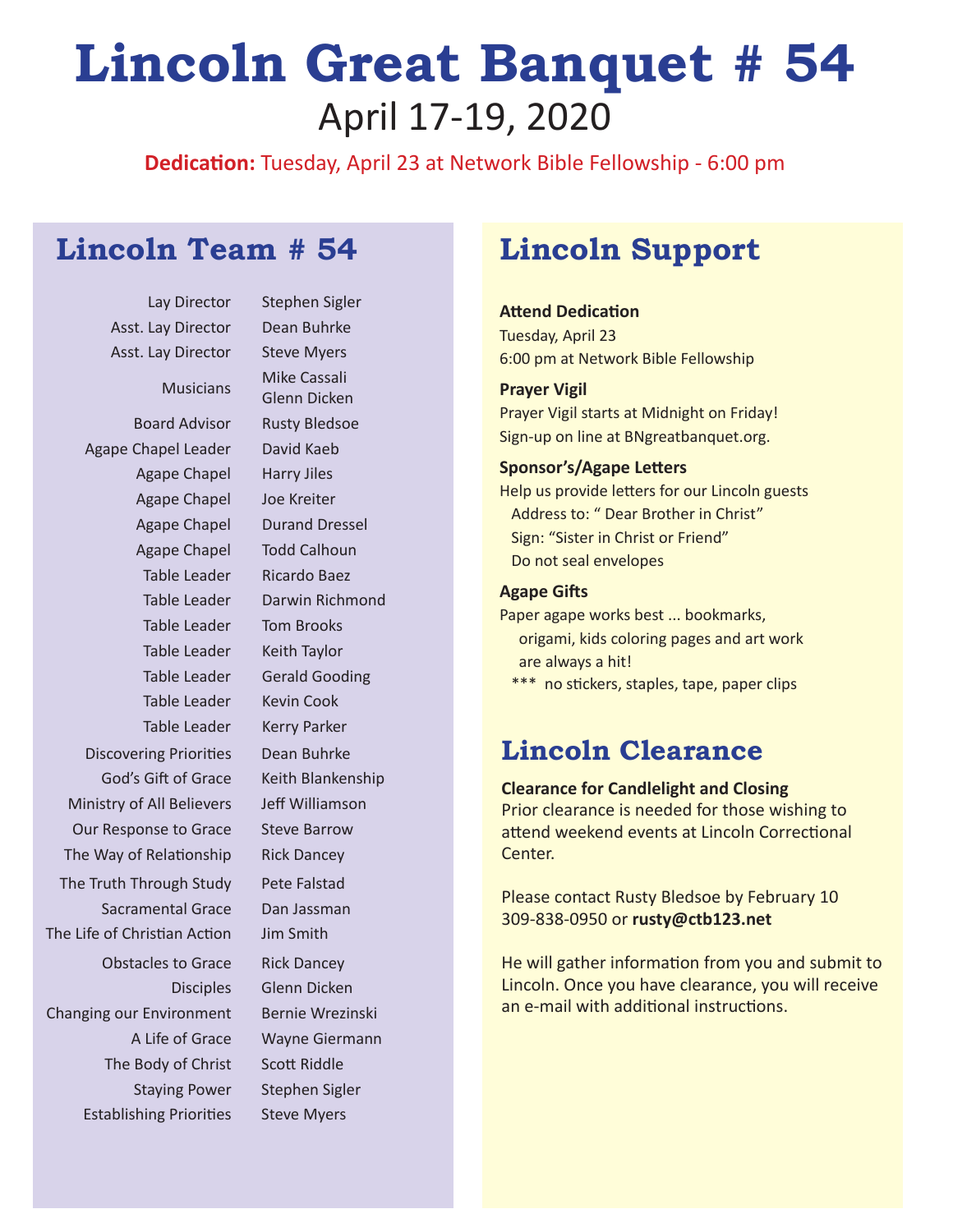## **Community Impact**

Blessings everyone and Merry Christmas!

This years donations exceeded our target which allowed us to go back to the Chaplain to ask if there was anything we could provide that would help her with Church or programs. She indicated that their TV just broke they use for Church and that a cart would be helpful for her to move items from location to location. These items accounted exactly for our extra donations we had to spend - God is good!

In addition to a pair of socks and the normal goodies that went to the 1,050 residents, our group was able to donate a TV and (2) carts to the Chaplain. Here is her thank you note:

*"Rusty, My heart is so overwhelmed by everything that you all have done for this facility. The cart and TV and all the things for the Men's Christmas Baskets is such a display of the Great Banquet's love for God and for the men behind bars. Thank you, all so much and if I don't see you before tell all the Great Banquet Men and Women "thank you." Have a Blessed and Happy Christmas and New Year.*

*Blessings,* Chaplain Colleen Bennett-Houston"

I feel this is such a great opportunity for us to reach the 80% of the residents that we don't normally interact with. Our prayer is that as they enjoy their goodies, they might be open to hear about the Love and Peace that Jesus Christ can bring. And God will soften their hearts and open there minds to the greatest change in there lives. Amen!

On behalf of Chaplain and the men of Lincoln, I would like to thank everyone who donated, including those from CHAT (women's prison team). This is a great opportunity to provide a positive moment to everyone at Lincoln and through your generosity our hope is to be able to do this again next year!

Rusty Bledsoe, Lincoln Correctional Center Prison Liaison

## **Logan Pillow Agape**

Thank you to all who have contributed to the pillow agape for Logan Correctional Center. Two dozen pillows have been purchased and delivered, with plans to purchase an additional 4 dozen.

The Great Banquet board agreed that this is an ongoing need that the community will support as long as the need exists. Since 75 women attend our weekends, we will purchase that many pillows annually for the facility until the need no longer exists.

If you would like to contribute to this specific outreach, please send your checks to the PO Box address with "pillow agape" in the memo line.

May you be blessed in the new year!

Michelle Giermann, Logan Correctional Center Prison Liaison

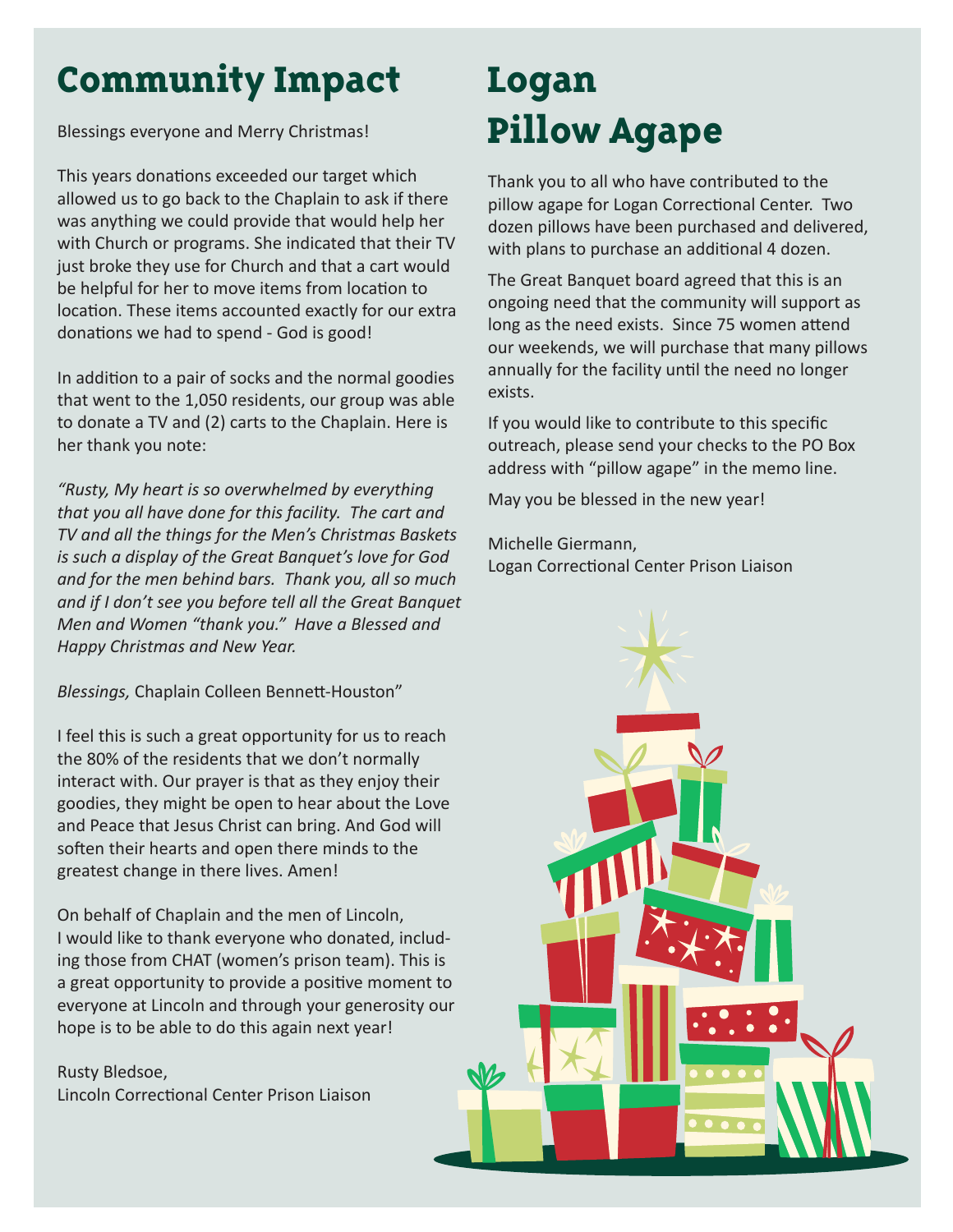## **New Board of Directors Structure:**

In January the Bloomington - Normal Great Banquet Board approved a new board structure. We will now operate under an Executive Board, made up of individuals who head up committees or "areas of responsibility" to ensure the success of our weekends and community.

The Executive Board will still meeting monthly and committees will be encouraged to meet bi-monthy.

We believe this new structure will allow us to utilize more community members and provide more efficient use of people's time.

Please let us know if you have any questions about this new set-up!

## **Executive Board**

### **"Board Leadership Team"**

**Community Lay Director - Shelly Hanover Spiritual Director** – Pastor Dan Jassman **Treasurer** – Sheila Melzer **Communications Lead** – Rob Wall (Temporary Lead) **Community Outreach Lead** – Julie Anderson **Team Preparation Lead** – Keith Jenkins **Weekend Preparation Lead - Rhonda Jenkins Weekend Execution Lead** – Cara McMorris **Men's Prison Ministry Liaison** – Rusty Bledsoe **Women's Prison Ministry Liaison** – Michelle Giermann **Awakening Liaison** – Ellie Dew **Past Community Lay Director** – Rob Wall

## **Committee Teams**

#### **Communications**

Email, Web Site, Newsletter, and Social Media

#### **Team Lead: Rob Wall**

Aaron Shane Rob Wall Donna Able Paul Morris Hannah Jassman Shelly Hanover Darren Plattner

#### **Team Preparation**

Team Selection, Team Training, Document Management, Database Administration, and Background Checks

#### **Team Lead: Keith Jenkins**

Julie Anderson Jim Pitzer Rhonda Jenkins Darren Plattner Cara McMorris

#### **Weekend Preparation**

Supplies, Setup/Clean Up, Technology, Sound Equipment, and Miscellaneous

#### **Team Lead: Rhonda Jenkins**

Monica Terven Mark Terven Robin Shelton Scott Dunt Keith Jenkins Rob Wall

#### **Community Outreach**

Community Gatherings, Fourth Day Meetings, Sign-Ups, and Sponsorship

#### **Team Lead: Julie Anderson**

Amanda Cryer Gail Sigler Liz Walsh Terry Pitzer Ellie Dew Hannah Jassman

#### **Weekend Execution**

Weekend Registrar, Weekend Events, and Community Musician.

**Team Lead: Cara McMorris** Janae Bledsoe, Registar Denise Pitzer, Community Musican Donna Able Jeff Able Monica Terven

#### **Prison Ministry**

Coordination and Oversight of the ministry in Lincoln and Logan Correctional Centers

**Team Leads: Rusty Bledsoe Michelle Giermann**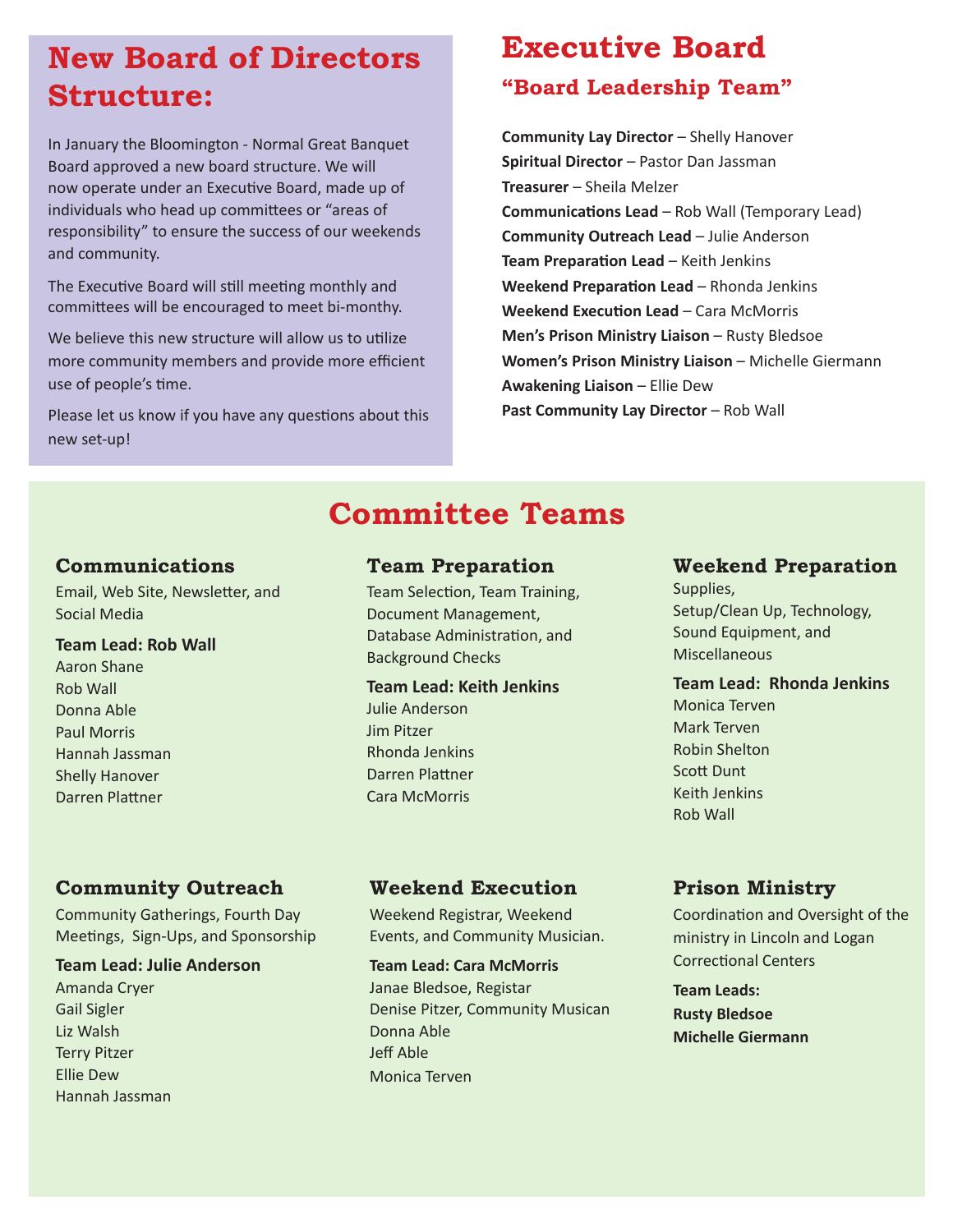### **Meal Servers Guidelines**

A great way to display "Agape in the flesh" is through meal service on the weekend. As always, we are so grateful for the volunteers who take time out of their day to drive to the lake and serve our guests, sleepers and team.

Here are some easy guidelines and suggestions:

#### **Eight is great!**

8 servers is an ideal number to cover the needs of our guests, sleepers and team. Sign-up online at BNGreatBanquet.org

#### **Make it a party**

Bring agape to place on tables (beginning at dinner on Friday night) Provide special napkins, centerpieces or tablecloths

#### **Sponsors, Spouses & Parents**

If you are a sponsor, spouse or parent, please plan on serving on Sunday so your guest or sleeper can have their own experience.

#### **Plan on 2 hours**

*Time slots for meal servers are 2 hours.* 

• When you arrive set the table, put out agape, and get get ready for guests to arrive. The weekend Board Advisor should be over to check in with you.

• Once guests arrive, servers can offer beverages and serve food to the table. (which will be delivered from kitchen by a staff member).

• After food is served, volunteers will be given the opportunity to introduce themselves, sharing name, home church, weekend number, and table name.

• After guests are through eating, clear plates, silverware, and cups. If there is leftover food, you can eat once guests leave the dining hall.

#### **Stay out of the kitchen**

Due to health code requirements we are not allowed in the kitchen area of East Bay. Please appoint one person from your volunteer team to be the point person for the kitchen during your meal.

#### **Don't "bring the world" in with you**

Refrain from using cell phones while serving Be discreet allow guests/sleepers to enjoy thier meal without being reminded of the world back home

#### **Sorry - No kids**

Please remember all weekend events are for folks who have completed a 3-day weekend. (Banquet, Emmaus, Awakening)

#### **Prayer Vigils**

Remember how it felt knowing that people were praying for you around the clock during your weekend? What an amazing act of service and agape!

#### **Sign Up Now!**

It is helpful to have all the slots filled the weekend before the weekend - so team can rest easy knowing the entire fourth day community is supporting them.

Plus, this gives us time to prepare the schedule board and have it ready when the weekend kicks off on Thursday evening.

#### **Hot Tip!**

Signing up for the same time slot on multiple weekends will help in remembering your volunteer time.

## **Sign Up today!**

### **www.BNGreatBanquet.org**

#### **Norman Brown**

In December we lost one of our founding community members, Norman Brown. To give you a bit of community history; in the Spring of 1988, Norman served as weekend Lay Director #1 at East Bay. We are grateful for a beautiful start he gave us and his dedication to our community throughout the years.

Since 1988, our community would mark the end of summer and the beginning of our Fall weekends by attending the Brown's Picnic (Gathering) held at Norman's home. The hayrack rides, the yummy food, and the friendship sprouted will be in our hearts and memories forever.

When we celebrated the 25th anniversary of the community at the Brown's Picnic, Norman stated, "When we bought the farm we envisioned events just like this" .... just imagine!

To the Brown family ... please accept sincerest thank you for sharing Norman with us. Our thoughts and prayers continue to be with you through this time of grieving.